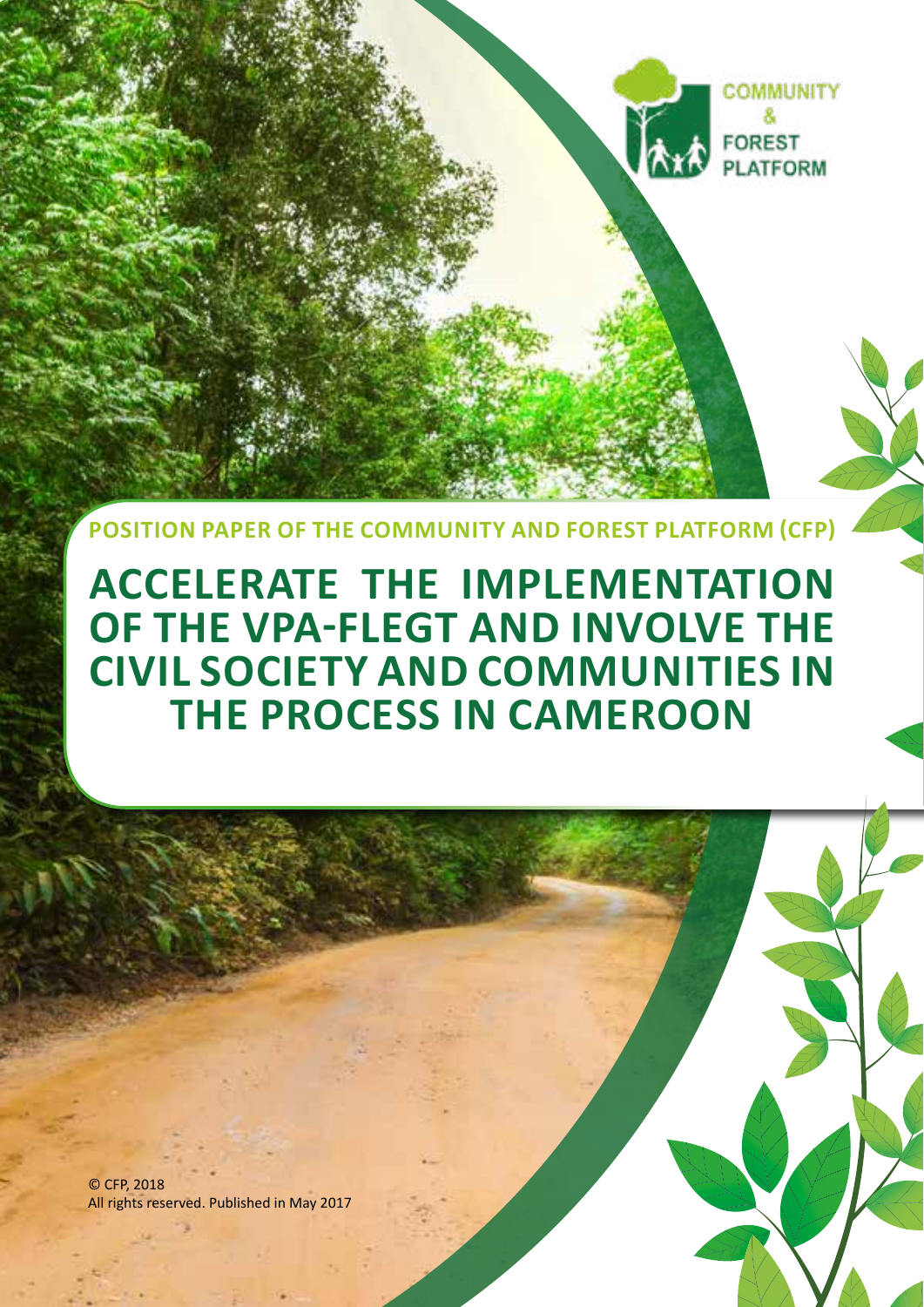



# **INTRODUCTION**

The Voluntary Partnership Agreement on Forest Law Enforcement, Governance and Trade of Timber and Timber Products (VPA-FLEGT) between Cameroon and the European Union (EU) came into force on the 16th of December 2011. The civil society is a key actor in the process since the VPA-FLEGT negotiation phase and during its implementation. The Community and Forest Platform (CFP) had already noted in its position paper of January 2017 the achievements of the FLEGT process after six years of implementation. These included improving forest transparency in Cameroon, promoting the participation of communities and civil society in the forest management process and better consideration of communities' rights in Cameroon.

In addition, this position paper was presenting the need to strengthen these achievements and made recommendations in this regard. The CFP also called on the Parties to renew their political commitment in the VPA process as well as the need of strengthening the momentum of the process to effectively address the challenges related to forest governance in Cameroon.

i. Transparency: effective implementation of the Annex 7, that is the publication of the 10 categories of information (divided into 75 types of information), updating of information on the VPA-FLEGT web page, access to information at the local level which can significantly enhance civil society and communities' participation to the

More than a year after, the CFP notices a slackening in the implementation, as well as a step backwards on some achievements. The CFP, while congratulating EU and Cameroon for maintaining EU VPA-FLEGT, would like to reiterate the emergency of taking necessary measures to strengthen the implementation of the Agreement.

# **A. FINDINGS OF THE CIVIL SOCIETY**

ii. Legal reforms: the civil society lacks information on the progress of the forest law reform process as well as how the contributions made between 2012 and 2013 have been considered. Almost 10 years after the beginning of the revision of this law, it must be pointed out that some civil society's contributions can be obsolete and/or must be enhanced. It is also worth reminding the need to take into account some relevant provisions of international legal texts ratified by Cameroon concerning the

The civil society notices significant step backwards both in the content and the form of the VPA implementation process in Cameroon.

### *1. Regarding the content of the processs*

The CFP deplores:

iii. The review of the legality grid: some verifiers of legality grids cannot be applied to some types of forest titles. Legal references do not take into account legal instruments related to gender and ratified by Cameroon. Conversion timbers are

- b. The exclusion of the civil society from the development of the second generation of the Computerised system for the management of forest Information known as SIGIF2 ;
- c. The lack of information on the progress in the development of SIGIF2 since the last meeting of the National Monitoring Committee (CNS) held in April 2017;
- d. The focus of bilateral discussions on the development of SIGIF2 instead of other elements of the implementation schedule of the VPA-FLEGT namely:
- implementation of the VPA-FLEGT.
- protection of communities' rights.
- not taken into account.

### *2. Regarding the form of the process*

The CPF notices a step backwards in terms of participation, transparency and monitoringevaluation namely :

**a. Lack of meeting of the CNS for more than one yea**r (the last one was held in April 10, 2012 concerning the establishment, organization and functioning of the CNS.

2017): the CNS is according to section 16 of the Agreement, the framework for the consultation of Cameroonian stakeholders in the implementation of the VPA-FLEGT. This provision was made effective at the national level by the order N°126 of September

The Failure in holding this committee has an incidence on the monitoring and evaluation of the implementation process, the review of problems or weakness identified in VPA-FLEGT implementation as well as the participation of stakeholders in the implementation phase.

**b. The non-publication till now of the 2017** annual report of the implementation of the VPA-FLEGT as well as the weaknesses in the supply and update of information on the

- VPA FLEGT web page on MINFOF's website.
- **c. The exclusion of the civil society and communities from meetings of the Joint**
- **d. The obsolescence of the implementation schedule of the VPA-FLEGT since 2017**

**implementation monitoring Committee (CCS):** the last CCS attended by the civil society was that of May 26, 2016. This situation is likely to reduce the level of participation which is nonetheless one of the main achievements of the VPA-FLEGT in Cameroon.

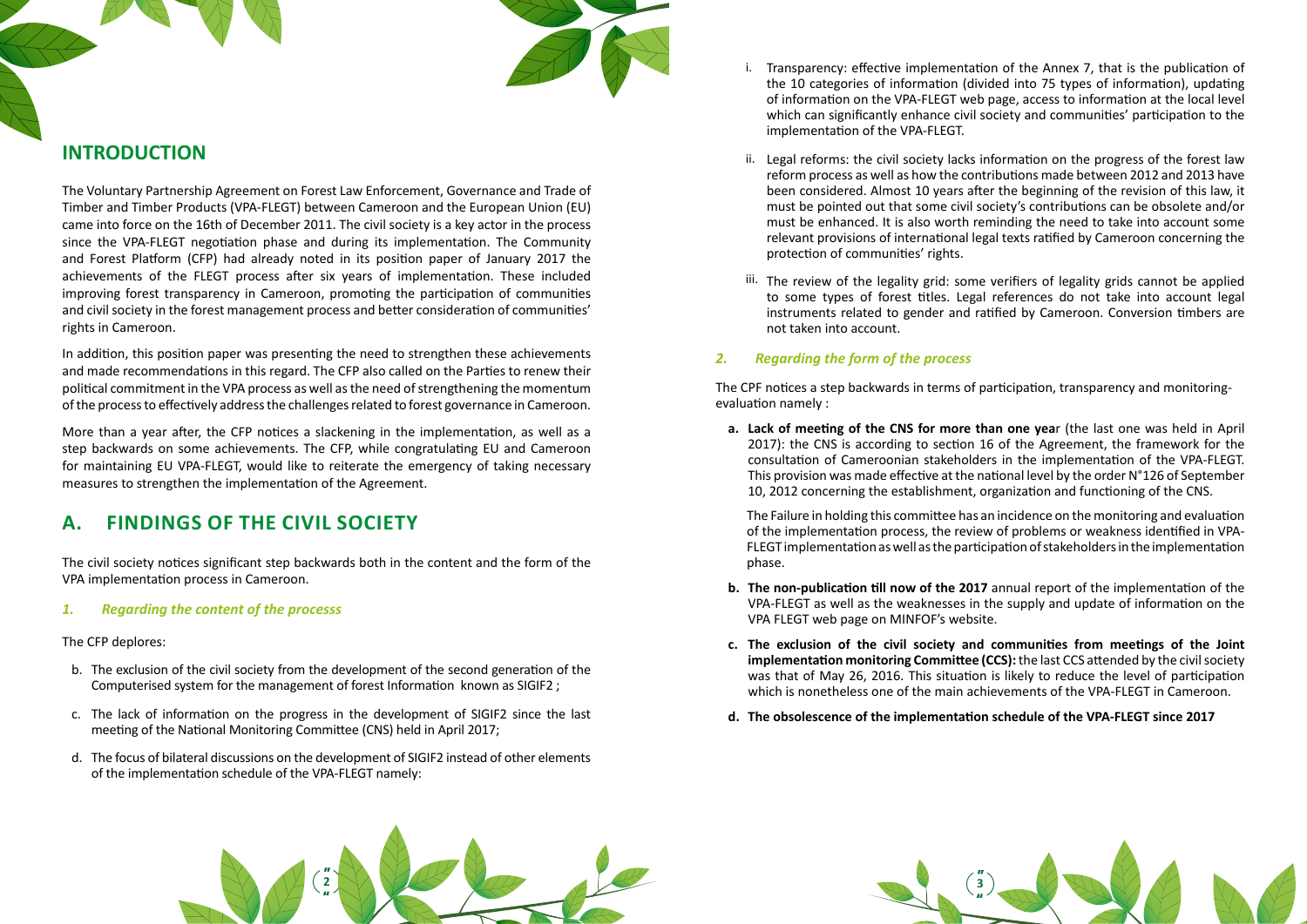# **B. RECOMMENDATIONS TO STRENGTHEN THE IMPLE-MENTATION OF VPA-FLEGT IN CAMEROON**

Based on the above observations, the Community and Forest Platform recommends the following actions to both Parties in order to improve the implementation of the VPA FLEGT and increase the participation of civil society and communities:

*• To the Ministry of Forestry and Wildlife (MINFOF)*

#### *Concerning the regular holding of CNS*

• To regularly hold CNS meetings, one of which must be compulsory at least two weeks before the meeting of the CCS, and ensure to comply with the deadlines for other stakeholders, namely civil society, communities and indigenous people, information; (that is 7 days before according to the order N°126 of September 10, 2012), on the date and agenda of each CNS meeting .

#### *Concerning transparency*

- Systematically publish the list of valid titles, areas opened for exploitation, Annual logging certificates, Annual volumes processed per titles, as well as the reports from the Forest control units / Summary of forest-related infractions ;
- Ensure the effective implementation of Annex 7 of the VPA and the regular supply and update the dedicated web page on MINFOF's website

### *Concerning legal reform*

- Resume the consultation process of civil society and communities for forest law reform;
- Update obsolete proposals and take into account new dynamics such as climate change and land use in forest Law amendment.
- Take into account in the new law, the relevant provisions of international legal texts ratified by Cameroon regarding the protection of communities and vulnerable groups' rights.

#### *Concerning the development and testing of SIGIF2*

- Inform civil society and community forests about the level of development and testing of SIGIF 2;
- Involve civil society and communities in the development and testing of SIGIF 2 modules;
- Set up a multi-stakeholder group to monitor the development and deployment of SIGIF 2 including civil society and communities

# *• To both Parties, Cameroon and European Union (EU)*

#### *Concerning the regular holding of CCS*

agenda of the next CCS discussions : legal reforms, governance namely transparency and participation which are all fundamental and critical elements for the effective

- Include, in addition to the development of the SIGIF 2, the following points on the implementation of VPA-FLEGT in Cameroon;
- Regularly share with members of the CNS in general and specifically with the civil society points of view ;
- Invite the civil society to the various sessions of the CCS

and representatives of local communities and indigenous people, the agenda of the CCS sessions so that they can, if necessary, communicate to the committee their concerns/



## *Concerning the review of the legality grids and implementation of the VPA-FLEGT*

- Formally launch the review process of the legality grids of the VPA FLEGT and make sure not to reduce the standards of legality during this review;
- Involve the civil society in the review process of the legality grids;
- Set up a working group on the review of legality grids that will bring together representatives of different sources of timber supply, civil society and administration;
- Consider the method of processing timber from forest conversion;
- Define a result-oriented and gendered new schedule for the implementation of the VPA-FLEGT;
- Publish the 2017 annual report on the implementation of the VPA-FLEGT.